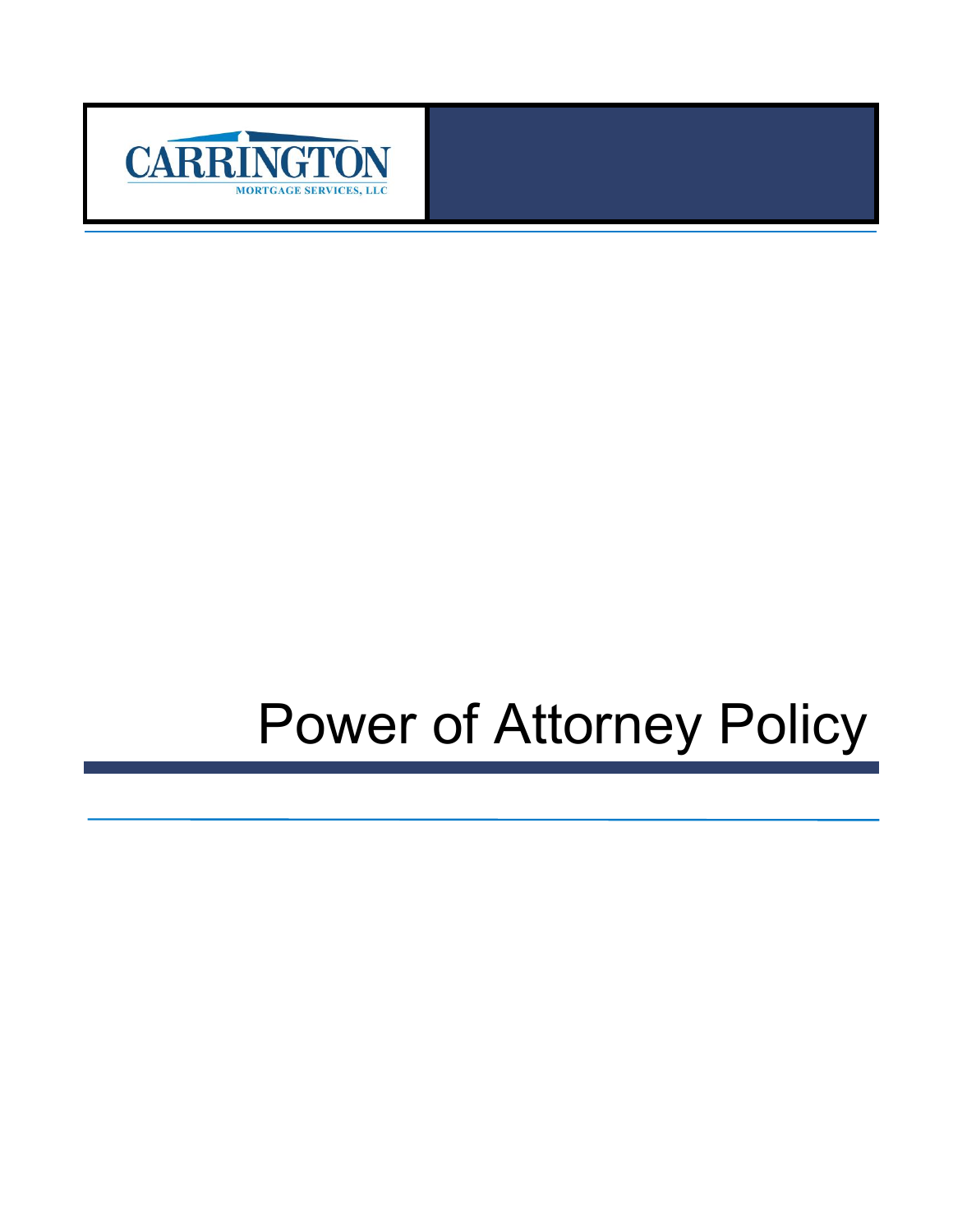

## **DOCUMENT OVERVIEW**

| <b>Purpose</b>     | The purpose of this policy is to establish the Carrington Mortgage Services, LLC<br>(CMS) requirements regarding how and when Powers of Attorney may be used<br>on behalf of borrowers that are attempting to secure a loan through the CMS<br>Mortgage Lending Division (MLD).                                                                                                                                                                                                                                                                                                              |  |  |  |  |
|--------------------|----------------------------------------------------------------------------------------------------------------------------------------------------------------------------------------------------------------------------------------------------------------------------------------------------------------------------------------------------------------------------------------------------------------------------------------------------------------------------------------------------------------------------------------------------------------------------------------------|--|--|--|--|
| <b>Definitions</b> | For the purpose of this policy, the following types of Powers of Attorney are<br>defined below.                                                                                                                                                                                                                                                                                                                                                                                                                                                                                              |  |  |  |  |
|                    | Military Durable Power of Attorney: A Military Durable Power of<br>$\bullet$<br>Attorney remains or becomes effective if a United States<br>Servicemember becomes incompetent. Incompetent means that the<br>servicemember is unable to manage his/her affairs. A durable Power of<br>Attorney must contain exact language that specifies the<br>servicemember's intent for how and when the agent may act on his/her<br>behalf if the servicemember becomes incapacitated. Without such<br>language, the Power of Attorney will not be valid if the servicemember<br>becomes incapacitated. |  |  |  |  |
|                    | General Power of Attorney: This type of Power of Attorney allows the<br>$\bullet$<br>agent to carry on business or other matters for the principal. This type of<br>Power of Attorney usually has very broad powers.                                                                                                                                                                                                                                                                                                                                                                         |  |  |  |  |
|                    | Special Power of Attorney: A Special Power of Attorney provides limits<br>to the power of attorney. The agent is to carry out only certain matters<br>for the principal.                                                                                                                                                                                                                                                                                                                                                                                                                     |  |  |  |  |
| Table of           |                                                                                                                                                                                                                                                                                                                                                                                                                                                                                                                                                                                              |  |  |  |  |
| Contents           |                                                                                                                                                                                                                                                                                                                                                                                                                                                                                                                                                                                              |  |  |  |  |
|                    |                                                                                                                                                                                                                                                                                                                                                                                                                                                                                                                                                                                              |  |  |  |  |
|                    |                                                                                                                                                                                                                                                                                                                                                                                                                                                                                                                                                                                              |  |  |  |  |
|                    |                                                                                                                                                                                                                                                                                                                                                                                                                                                                                                                                                                                              |  |  |  |  |
|                    |                                                                                                                                                                                                                                                                                                                                                                                                                                                                                                                                                                                              |  |  |  |  |
|                    | Conventional Loans - Additional FHLMC Requirements 7                                                                                                                                                                                                                                                                                                                                                                                                                                                                                                                                         |  |  |  |  |
|                    |                                                                                                                                                                                                                                                                                                                                                                                                                                                                                                                                                                                              |  |  |  |  |
|                    |                                                                                                                                                                                                                                                                                                                                                                                                                                                                                                                                                                                              |  |  |  |  |
|                    |                                                                                                                                                                                                                                                                                                                                                                                                                                                                                                                                                                                              |  |  |  |  |
|                    |                                                                                                                                                                                                                                                                                                                                                                                                                                                                                                                                                                                              |  |  |  |  |
|                    |                                                                                                                                                                                                                                                                                                                                                                                                                                                                                                                                                                                              |  |  |  |  |
|                    | 11<br>VA Loans                                                                                                                                                                                                                                                                                                                                                                                                                                                                                                                                                                               |  |  |  |  |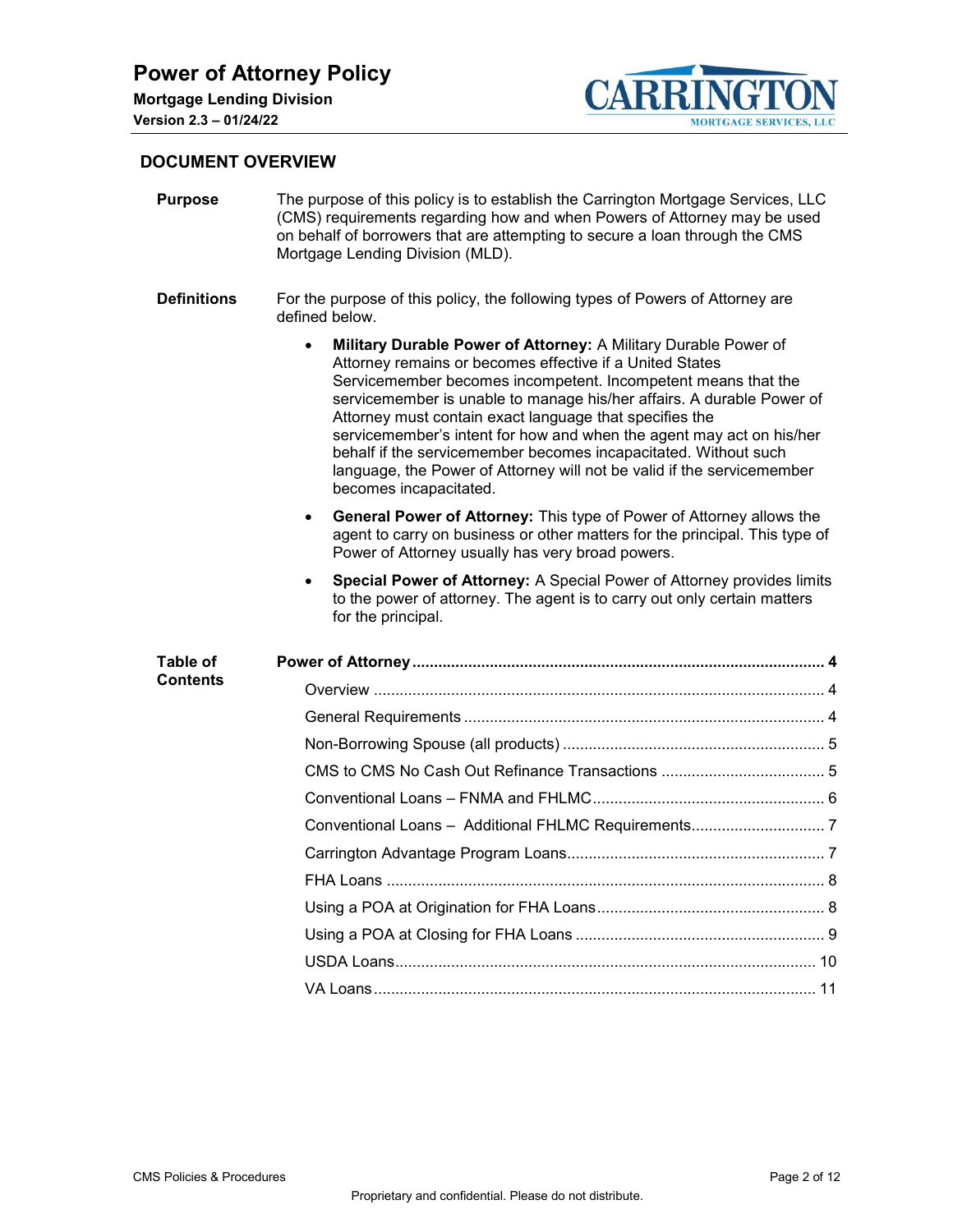

# **Document Overview (continued)**

| <b>Revision</b><br><b>Summary</b> | <b>Date</b> | <b>Version</b> | <b>Description of Change</b>                                                                                                                                                                                                              |
|-----------------------------------|-------------|----------------|-------------------------------------------------------------------------------------------------------------------------------------------------------------------------------------------------------------------------------------------|
|                                   | 01/24/22    | 2.3            | Revised General Requirements to allow Production<br>Support Managers to approve POAs in addition to<br><b>Underwriting Managers.</b>                                                                                                      |
|                                   | 09/30/21    | 2.2            | Revised Non-Borrowing Spouse (all products) to clarify<br>Underwriter responsibilities.                                                                                                                                                   |
|                                   | 03/10/20    | 2.1            | Updated Carrington Advantage Program Loans section<br>with Limited Power of Attorney requirements to clarify<br>POA is not permitted for Prime Advantage and Texas<br>Home Equity transactions.                                           |
|                                   | 04/03/19    | 2.0            | Changes throughout to clarify General and Agency<br>requirements.                                                                                                                                                                         |
|                                   | 11/20/18    | 1.9            | Added Conventional -FHLMC POA requirements.                                                                                                                                                                                               |
|                                   | 07/16/18    | 1.8            | Added CMS to CMS No Cash Out Refinance<br>Transactions section with POA requirements for CMS to<br>CMS Streamline and Rate Term transaction.                                                                                              |
|                                   | 04/22/18    | 1.7            | Updated Non-Prime Loans section with Limited Power of<br>Attorney requirements.                                                                                                                                                           |
|                                   | 02/01/18    | 1.6            | Added Non-Prime Loans section with requirement that<br>POA is not permitted.                                                                                                                                                              |
|                                   | 04/17/17    | 1.5            | Reviewed by the Director, Lending Compliance; VP,<br>Credit; EVP, Strategy & Initiatives; SVP, Mortgage<br>Lending Counsel; Director, Legal & Compliance Counsel;<br>and President, Carrington Mortgage Services. No<br>changes required. |
|                                   | 07/25/16    | 1.4            | Revised General Requirements section which<br>$\bullet$<br>establishes that Legal should not be approving<br>exceptions to a credit policy.                                                                                               |
|                                   |             |                | Revised General Requirements to add approval<br>$\bullet$<br>requirements for exceptions.                                                                                                                                                 |
|                                   |             |                | Added additional clarification for FHA requirements<br>$\bullet$                                                                                                                                                                          |
|                                   |             |                | Revised VA requirements for obtaining VA Alive and<br>$\bullet$<br><b>Well Certification</b>                                                                                                                                              |
|                                   | 11/16/15    | 1.3            | Revised FHA requirements for using a POA to close loans.                                                                                                                                                                                  |
|                                   | 12/29/14    | 1.2            | Updated all sections.                                                                                                                                                                                                                     |
|                                   | 11/25/13    | 1.1            | Added requirement in Overview that POA must be<br>prepared by a licensed legal professional.                                                                                                                                              |
|                                   | 08/22/12    | 1.0            | New document.                                                                                                                                                                                                                             |
|                                   | (05/07/13)  |                | Re-branded document with new logo (05/07/13).                                                                                                                                                                                             |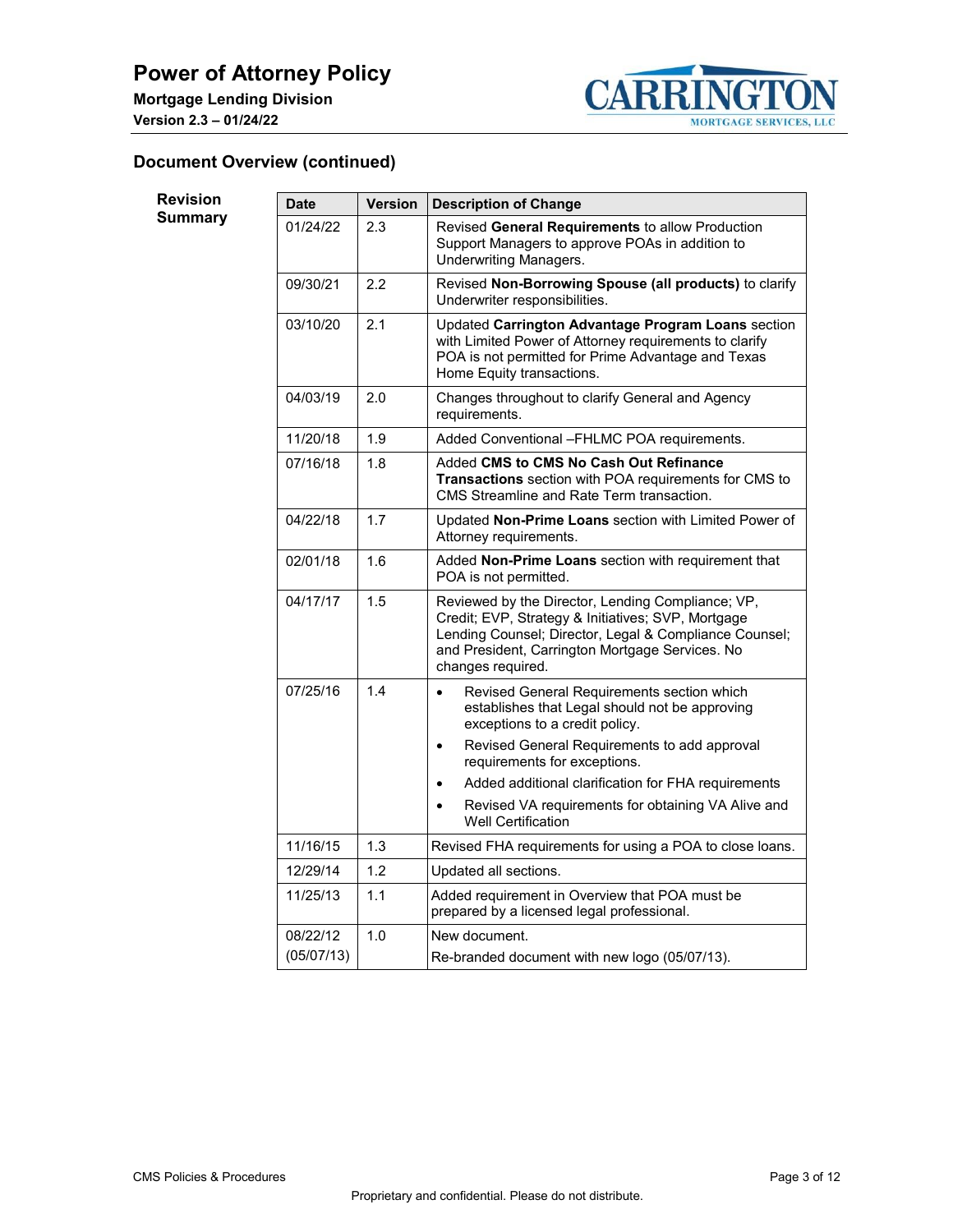

# <span id="page-3-0"></span>**Power of Attorney**

<span id="page-3-2"></span><span id="page-3-1"></span>

| <b>Overview</b>     | Powers of Attorney may be used within the mortgage lending process as<br>defined in this policy.                                                                                                                                                                                                                                                                                                                                                                                                                                                                                                                     |  |  |  |
|---------------------|----------------------------------------------------------------------------------------------------------------------------------------------------------------------------------------------------------------------------------------------------------------------------------------------------------------------------------------------------------------------------------------------------------------------------------------------------------------------------------------------------------------------------------------------------------------------------------------------------------------------|--|--|--|
|                     | CMS will only accept a General or a Specific Power of Attorney. The general<br>requirements for Powers of Attorney that apply to all loan types are listed<br>below. Additional requirements of a Power of Attorney vary based on the<br>type of loan. The Power of Attorney requirements by loan type are provided<br>below. If the Power of Attorney document presented does not meet the<br>requirements outlined in this policy it may not be used unless there is an<br>exception approved by the Underwriting Supervisor, Underwriting Manager,<br>Director of National Underwriting, or Chief Credit Officer. |  |  |  |
|                     | Powers of Attorney usage will be tracked on a monthly basis by CMS<br>Management using company reports to monitor frequency of use by<br>individual Loan Officers, Branches, and Brokers.                                                                                                                                                                                                                                                                                                                                                                                                                            |  |  |  |
| General             | The following are required for Powers of Attorney on all loan types:                                                                                                                                                                                                                                                                                                                                                                                                                                                                                                                                                 |  |  |  |
| <b>Requirements</b> | Any exceptions must be approved by the Underwriting<br>$\bullet$<br>Supervisor, Underwriting Manager, Director of National<br>Underwriting, or Chief Credit Officer.                                                                                                                                                                                                                                                                                                                                                                                                                                                 |  |  |  |
|                     | Note: The Legal department will provide support to the Underwriting<br>Manager or Chief Credit Officer to assist with exception requests, as<br>needed.                                                                                                                                                                                                                                                                                                                                                                                                                                                              |  |  |  |
|                     | Must comply with all state requirements.<br>$\bullet$                                                                                                                                                                                                                                                                                                                                                                                                                                                                                                                                                                |  |  |  |
|                     | The Power of Attorney must be prepared by a currently licensed title<br>$\bullet$<br>company or a currently licensed legal professional.                                                                                                                                                                                                                                                                                                                                                                                                                                                                             |  |  |  |
|                     | Power of Attorney forms cannot be prepared and/or altered by any<br>$\bullet$<br>Carrington Associate.                                                                                                                                                                                                                                                                                                                                                                                                                                                                                                               |  |  |  |
|                     | The Power of Attorney must be current (cannot have expired)<br>$\bullet$<br>through the funding date of the transaction. Specific Powers of<br>Attorney must be executed and notarized prior to the note date but<br>no more than 12 months prior to the date documents are executed<br>by the Power of Attorney.                                                                                                                                                                                                                                                                                                    |  |  |  |
|                     | The borrower must provide a handwritten letter of explanation<br>٠<br>regarding the reason for the use of the Power of Attorney and the<br>relationship between the parties. The party granted Power of<br>Attorney must be a spouse, domestic partner, or relative of the<br>borrower and cannot be an interested party to the transaction.                                                                                                                                                                                                                                                                         |  |  |  |
|                     | The form of the Power of Attorney must be reviewed by the<br>$\bullet$<br>Underwriting Manager or Production Support Manager to ensure<br>that it is acceptable in the specific state where the property is<br>located. The Underwriting Manager or Production Support Manager<br>will defer to the CMS Legal Department for further review, if<br>required.                                                                                                                                                                                                                                                         |  |  |  |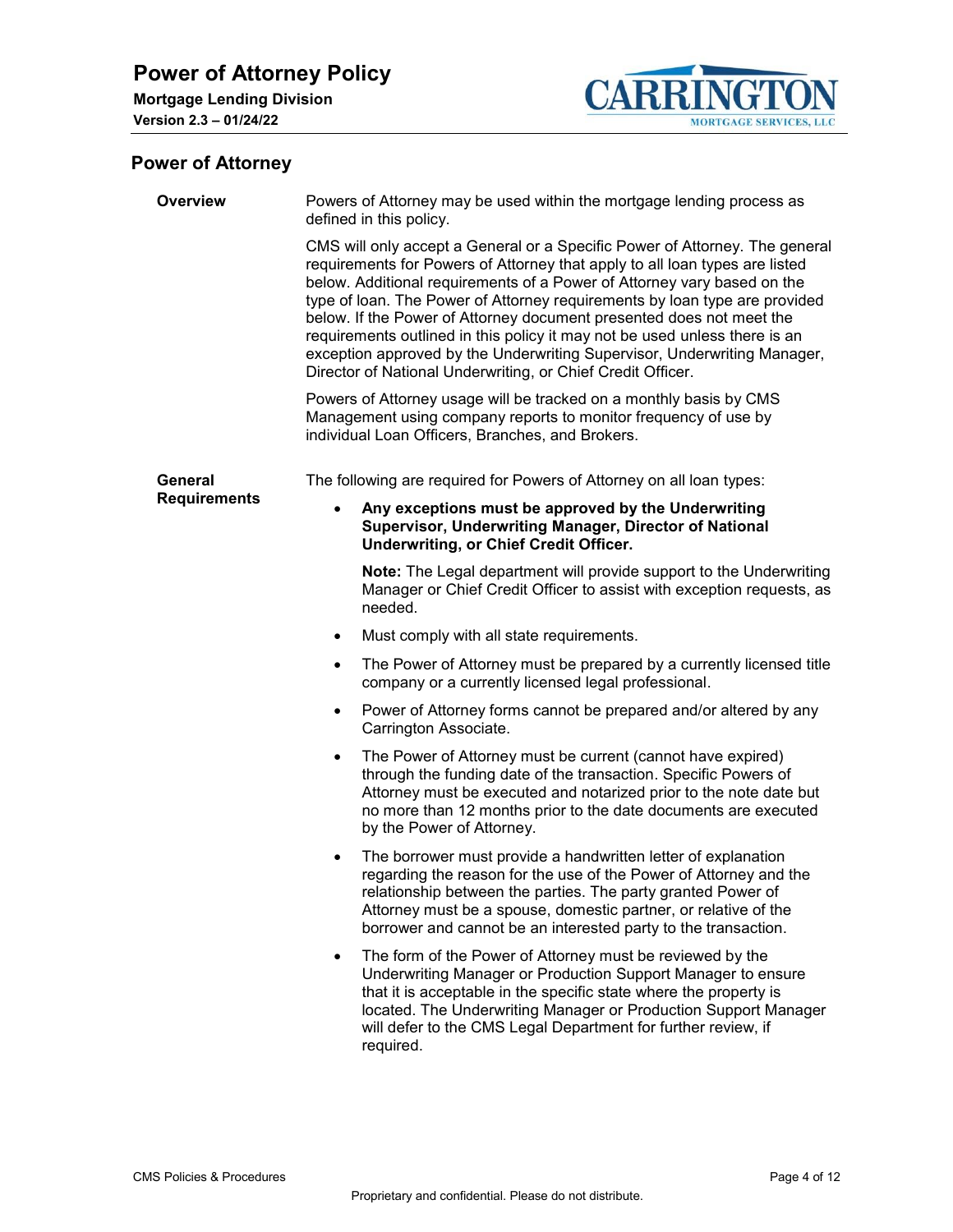

<span id="page-4-1"></span><span id="page-4-0"></span>

| General<br><b>Requirements</b><br>(continued)                                      | All signatures on the Power of Attorney must be notarized and the<br>$\bullet$<br>Power of Attorney must be reviewed by a CMS Underwriter.<br>Signatures on the Power of Attorney must match signatures in the<br>file to the CMS Underwriter's satisfaction.             |
|------------------------------------------------------------------------------------|---------------------------------------------------------------------------------------------------------------------------------------------------------------------------------------------------------------------------------------------------------------------------|
|                                                                                    | A Power of Attorney is not allowed for single borrower transactions<br>$\bullet$<br>unless CMS has previous transactions with the borrower and can<br>compare signatures from the previous transactions. Deployed<br>military personnel are exempt from this requirement. |
|                                                                                    | The Power of Attorney must be acceptable to the title company and<br>$\bullet$<br>the title policy must not make any exceptions based upon the use of<br>the Power of Attorney.                                                                                           |
|                                                                                    | If a specific investor has been identified on the file, the Power of<br>$\bullet$<br>Attorney must meet the investor's Power of Attorney guidelines and<br>be acceptable to the investor.                                                                                 |
|                                                                                    | Refer to the Power of Attorney Procedures for additional information.                                                                                                                                                                                                     |
| <b>Non-Borrowing</b><br>Spouse (all<br>products)                                   | The underwriter must review and approve the Non-Borrowing Spouse<br>Power of Attorney to ensure that the following requirements are met for all<br>loan types:                                                                                                            |
|                                                                                    | Power of Attorney must be specific in nature                                                                                                                                                                                                                              |
|                                                                                    | Title Company approval is required<br>$\bullet$                                                                                                                                                                                                                           |
|                                                                                    | Title Policy must not reflect exceptions as a result of the Power of<br>$\bullet$<br>Attorney                                                                                                                                                                             |
| <b>CMS to CMS No</b><br><b>Cash Out</b><br><b>Refinance</b><br><b>Transactions</b> | For all CMS to CMS no cash out refinance (Portfolio Streamlines and Rate<br>Term) transactions, any power of attorney, whether specific or general, must<br>comply with State law, and allow for legal enforcement of the mortgage note<br>in the jurisdiction.           |
|                                                                                    | The specific or general power of attorney must be acceptable to Title,<br>without any exceptions.                                                                                                                                                                         |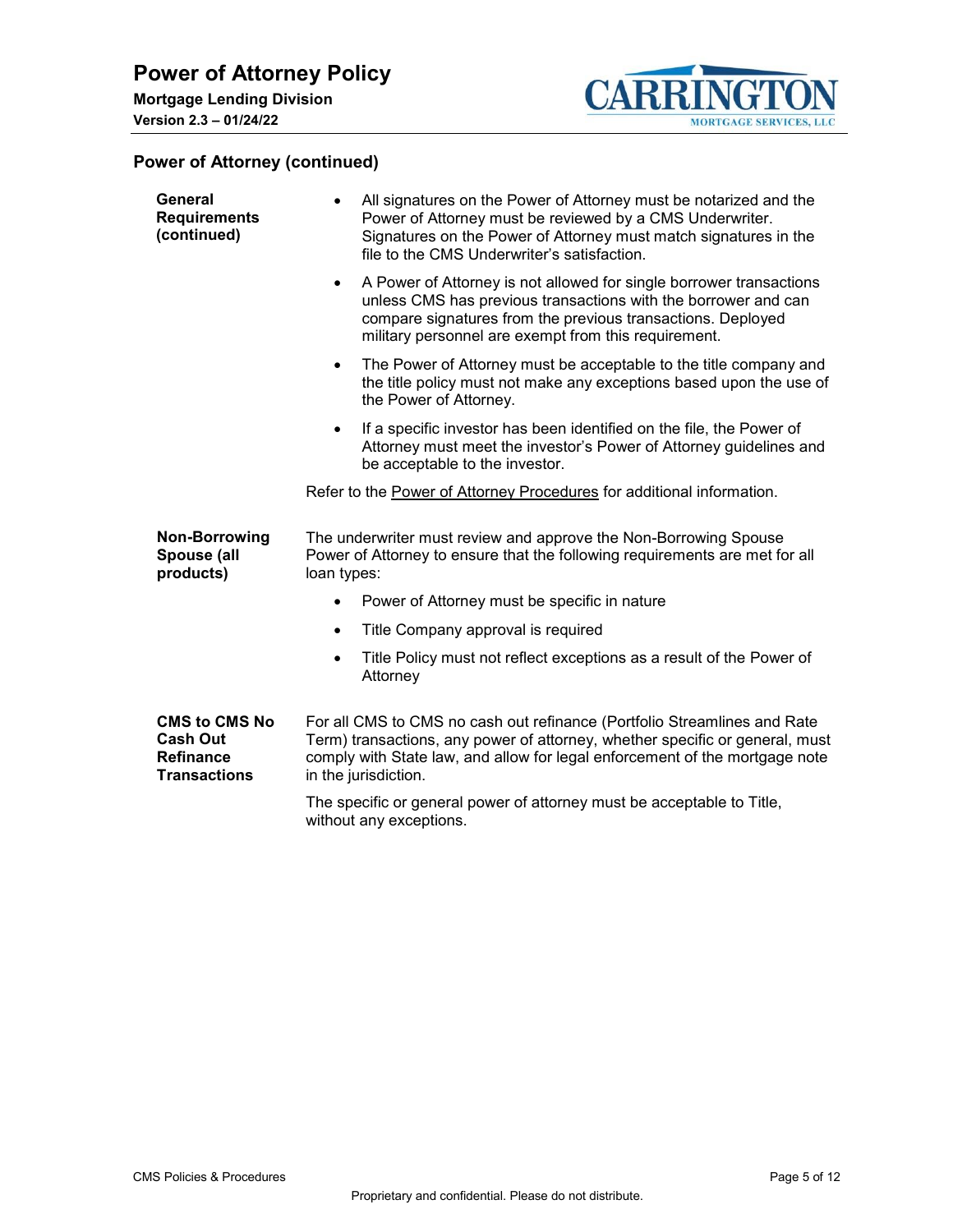

<span id="page-5-0"></span>

| <b>Conventional</b><br>Loans - FNMA<br>and FHLMC | In addition to the general requirements, the following are required for<br>Powers of Attorney on Fannie Mae and Freddie Mac Conventional Ioans:<br>The application, Borrowers Authorization, 4506-T, Social Security<br>$\bullet$<br>Number (SSN) verification, and Purchase Agreement (if applicable)<br>must be signed by all parties of the loan. A Power of Attorney is not<br>allowed to sign any of the above listed documents. The following                                                                                                                                                                                                                                                                                                     |
|--------------------------------------------------|---------------------------------------------------------------------------------------------------------------------------------------------------------------------------------------------------------------------------------------------------------------------------------------------------------------------------------------------------------------------------------------------------------------------------------------------------------------------------------------------------------------------------------------------------------------------------------------------------------------------------------------------------------------------------------------------------------------------------------------------------------|
|                                                  | exception is permitted:                                                                                                                                                                                                                                                                                                                                                                                                                                                                                                                                                                                                                                                                                                                                 |
|                                                  | <b>Borrower is incapacitated–Provide evidence that the</b><br>$\circ$<br>signer has authority to purchase the property and obligate<br>the borrower and provide a copy of the Durable Power of<br>Attorney specifically designed to survive incapacity and<br>avoid the need for court proceedings. The loan file must<br>contain documentation evidencing the borrower was of<br>sound mind when the Durable Power of Attorney was<br>executed, but was incapacitated when the initial loan<br>application was signed. If it cannot be demonstrated that<br>the borrower was of sound mind when the Durable Power of<br>Attorney was executed, then a court-ordered<br>conservatorship is required with court approval for the<br>subject transaction. |
|                                                  | The transaction must be a purchase or rate/term refinance only.<br>٠<br>Cash-out refinance transactions may not utilize a power of attorney.                                                                                                                                                                                                                                                                                                                                                                                                                                                                                                                                                                                                            |

• Property must be an owner-occupied principal residence or second home. There are no exceptions for investment properties.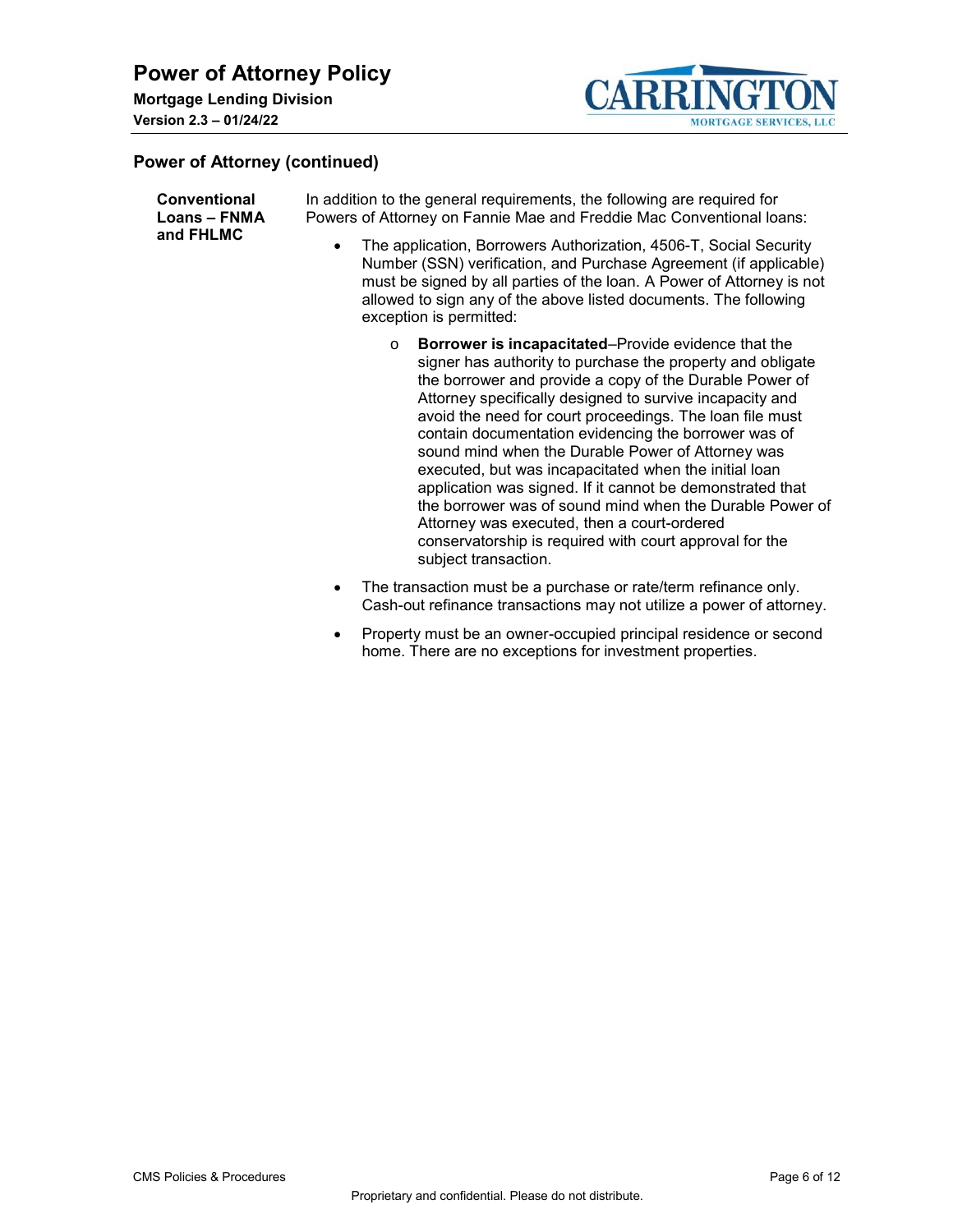

<span id="page-6-1"></span><span id="page-6-0"></span>

| <b>Conventional</b><br>$Loans -$<br><b>Additional</b><br><b>FHLMC</b><br><b>Requirements</b> | In addition to the Conventional Loans requirements above, Freddie Mac has<br>specific requirements that permit the Note, the Security Instrument and<br>other closing documents to be executed by a person acting as attorney-in-<br>fact pursuant to authority granted by a Borrower under a power of attorney<br>(POA) in the following circumstances:                                                                                                                                                                                                                                                                      |  |  |  |  |
|----------------------------------------------------------------------------------------------|-------------------------------------------------------------------------------------------------------------------------------------------------------------------------------------------------------------------------------------------------------------------------------------------------------------------------------------------------------------------------------------------------------------------------------------------------------------------------------------------------------------------------------------------------------------------------------------------------------------------------------|--|--|--|--|
|                                                                                              | In a hardship or emergency situation; and<br>$\bullet$                                                                                                                                                                                                                                                                                                                                                                                                                                                                                                                                                                        |  |  |  |  |
|                                                                                              | When CMS determines that applicable law requires use of a POA<br>$\bullet$                                                                                                                                                                                                                                                                                                                                                                                                                                                                                                                                                    |  |  |  |  |
|                                                                                              | The person acting as attorney-in-fact should have a familial, personal or<br>fiduciary relationship with the Borrower, and should not be employed by or<br>affiliated with any party to the loan transaction other than the Borrower. If a<br>POA is used, the Mortgage must be covered by a title insurance policy in<br>accordance with general FHLMC title insurance requirements. If CMS has<br>determined use of a POA is required by applicable law, CMS must include a<br>written statement that explains the circumstances in the Mortgage file and<br>deliver the statement to the Document Custodian with the Note. |  |  |  |  |
|                                                                                              | If a POA is used, the original POA must be attached to and delivered with<br>the Note to the Document Custodian, unless it is recorded with the Security<br>Instrument. If the original POA is sent for recordation with the Security<br>Instrument, a copy of the POA must be delivered with the Note. When the<br>POA is returned from the recording office, either the original or a copy with<br>recording information must be delivered to the Document Custodian and<br>filed with the Note.                                                                                                                            |  |  |  |  |
| Carrington<br>Advantage                                                                      | CMS does not permit a Power of Attorney (POA) for Carrington Prime<br>Advantage loan transactions.                                                                                                                                                                                                                                                                                                                                                                                                                                                                                                                            |  |  |  |  |
| <b>Program Loans</b>                                                                         | CMS will permit a Limited Power of Attorney (POA) for Carrington Flexible<br>Advantage / Flexible Advantage Plus and Investor Advantage Ioan<br>transactions when the following requirements are met:                                                                                                                                                                                                                                                                                                                                                                                                                         |  |  |  |  |
|                                                                                              | POA is specific to the transaction<br>$\bullet$                                                                                                                                                                                                                                                                                                                                                                                                                                                                                                                                                                               |  |  |  |  |
|                                                                                              | Recorded with the Mortgage/Deed of Trust<br>$\bullet$                                                                                                                                                                                                                                                                                                                                                                                                                                                                                                                                                                         |  |  |  |  |
|                                                                                              | Contains an expiration date<br>$\bullet$                                                                                                                                                                                                                                                                                                                                                                                                                                                                                                                                                                                      |  |  |  |  |
|                                                                                              | Used only to execute the final loan documents                                                                                                                                                                                                                                                                                                                                                                                                                                                                                                                                                                                 |  |  |  |  |
|                                                                                              | Borrower who executed the POA signed the initial 1003                                                                                                                                                                                                                                                                                                                                                                                                                                                                                                                                                                         |  |  |  |  |
|                                                                                              | No interested party to the transaction (such as property seller,<br>broker, loan officer, realtor, etc.) may act as Power of Attorney                                                                                                                                                                                                                                                                                                                                                                                                                                                                                         |  |  |  |  |
|                                                                                              | Not permitted on cash-out transactions                                                                                                                                                                                                                                                                                                                                                                                                                                                                                                                                                                                        |  |  |  |  |
|                                                                                              | Not permitted on Texas Home Equity transactions                                                                                                                                                                                                                                                                                                                                                                                                                                                                                                                                                                               |  |  |  |  |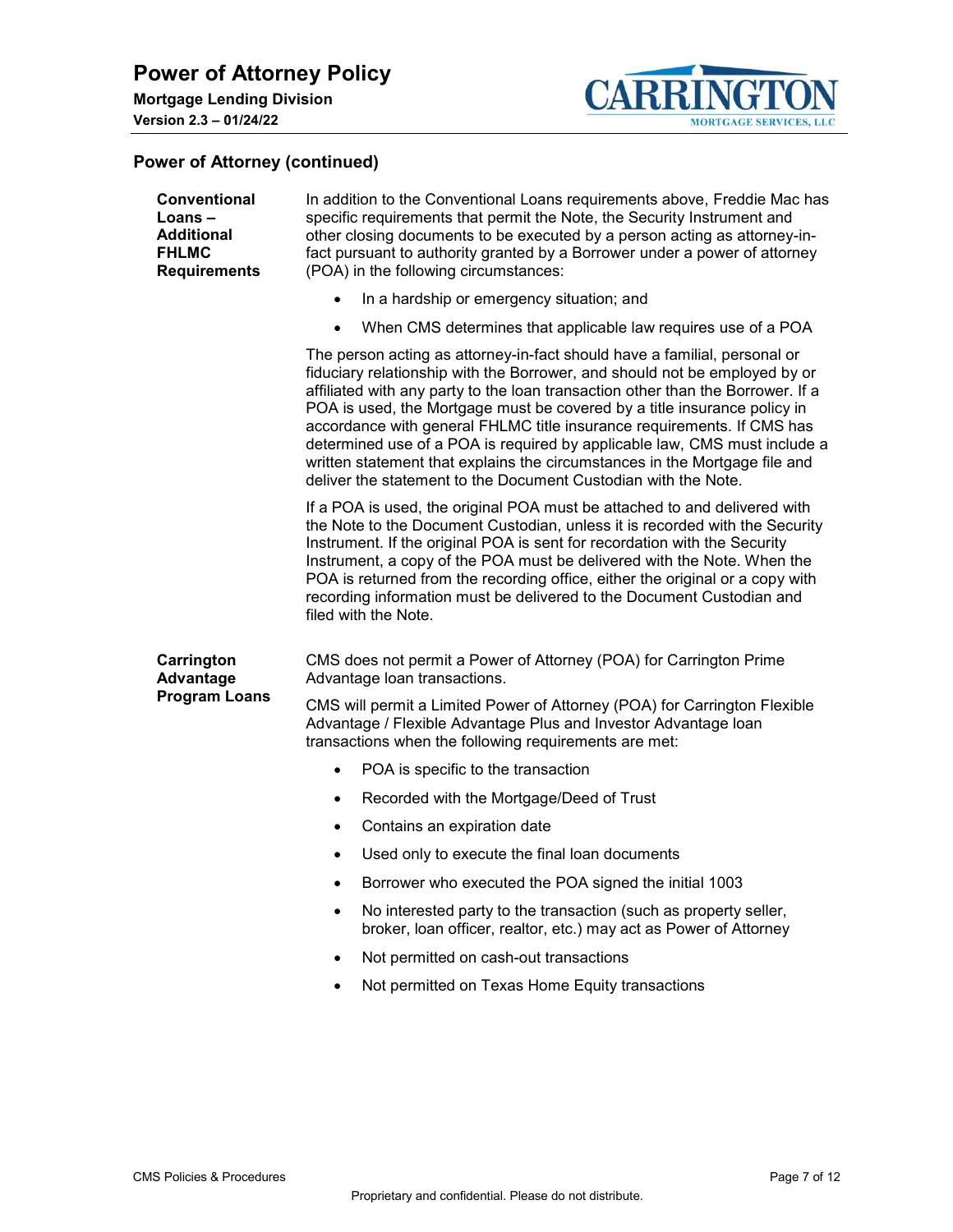

<span id="page-7-1"></span><span id="page-7-0"></span>

| <b>FHA Loans</b>                         | In addition to the general requirements, Powers of Attorney that meet the<br>following criteria are acceptable on Federal Housing Authority (FHA) loans:                                                                                                                                                                                                                                                                                                 |
|------------------------------------------|----------------------------------------------------------------------------------------------------------------------------------------------------------------------------------------------------------------------------------------------------------------------------------------------------------------------------------------------------------------------------------------------------------------------------------------------------------|
|                                          | The application, Borrowers Authorization, SSN verification, and<br>$\bullet$<br>Purchase Agreement (if applicable) must be signed by all parties of<br>the loan. A Power of Attorney is not allowed to sign any of the<br>above listed documents unless the borrower is incapacitated.                                                                                                                                                                   |
|                                          | The Power of Attorney must be a Special Power of Attorney for Real<br>$\bullet$<br>Estate that is specific to CMS' loan and indicates the property<br>address unless it is a Military Durable Power of Attorney or General<br>Durable Power of Attorney designed to survive incapacity, which<br>does not have to indicate the specific property.                                                                                                        |
|                                          | Purchase or rate and term refinance only. Military Durable Power of<br>$\bullet$<br>Attorney permitted for cash-out transactions. Cash-out transactions<br>may not close with any Power of Attorney other than a Military<br>Durable Power of Attorney.                                                                                                                                                                                                  |
|                                          | There must be more than one borrower on the loan and at least one<br>$\bullet$<br>borrower must be present at closing.                                                                                                                                                                                                                                                                                                                                   |
| Using a POA at<br><b>Origination for</b> | A Power of Attorney (POA) may not be used unless CMS verifies and<br>documents that all of the following requirements have been satisfied:                                                                                                                                                                                                                                                                                                               |
| <b>FHA Loans</b>                         | For military personnel, a POA may only be used for one of the<br>$\bullet$<br>applications (initial or final), but not both:                                                                                                                                                                                                                                                                                                                             |
|                                          | when the service member is on overseas duty or on an<br>$\circ$<br>unaccompanied tour;                                                                                                                                                                                                                                                                                                                                                                   |
|                                          | when CMS is unable to obtain the absent Borrower's<br>$\circ$<br>signature on the application by mail or via fax; and                                                                                                                                                                                                                                                                                                                                    |
|                                          | where the attorney-in-fact has specific authority to<br>$\circ$<br>encumber the Property and to obligate the Borrower.<br>Acceptable evidence includes a durable POA specifically<br>designed to survive incapacity and avoid the need for court<br>proceedings.                                                                                                                                                                                         |
|                                          | For incapacitated Borrowers, a POA may only be used where:                                                                                                                                                                                                                                                                                                                                                                                               |
|                                          | a Borrower is incapacitated and unable to sign the<br>O<br>mortgage application;                                                                                                                                                                                                                                                                                                                                                                         |
|                                          | the incapacitated individual will occupy the Property to be<br>$\circ$<br>insured;                                                                                                                                                                                                                                                                                                                                                                       |
|                                          | the attorney-in-fact has specific authority to encumber the<br>$\circ$<br>Property and to obligate the Borrower with a Durable POA<br>specifically designed to survive incapacity and avoid the<br>need for court proceedings; and                                                                                                                                                                                                                       |
|                                          | the loan file contains documentation evidencing the<br>$\circ$<br>borrower was of sound mind when the Durable Power of<br>Attorney was executed, but was incapacitated when the<br>initial loan application was signed. If it cannot be<br>demonstrated that the borrower was of sound mind when<br>the Durable Power of Attorney was executed, then a court-<br>ordered conservatorship is required with court approval for<br>the subject transaction. |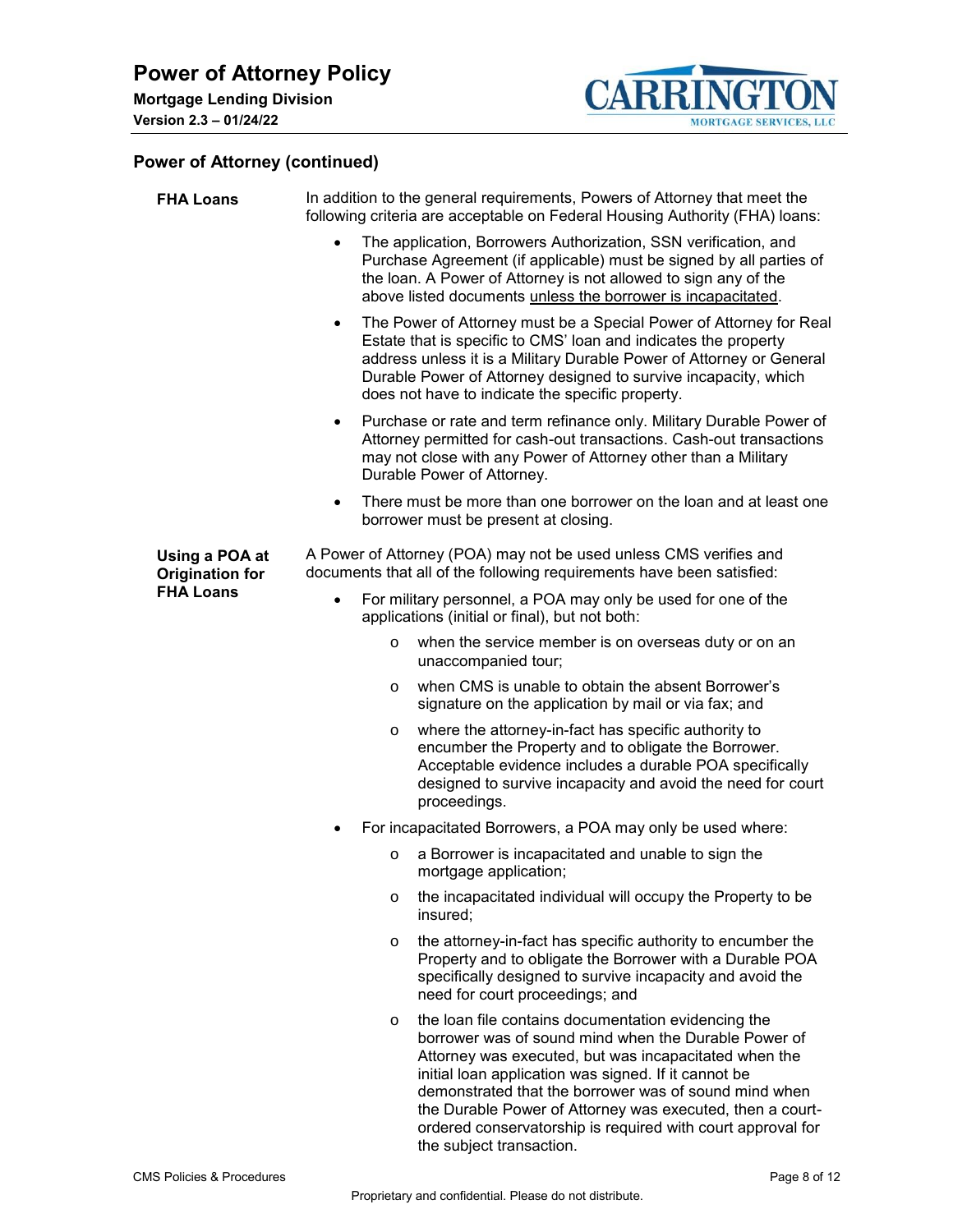

<span id="page-8-0"></span>**Using a POA at Closing for FHA Loans**  Borrowers may designate an attorney-in-fact to use a Power of Attorney to sign documents on their behalf at closing. Unless required by applicable state law, or as stated in the Exception below, or they are the Borrower's Family Member, none of the following persons connected to the transaction may sign the security instrument or Note as the attorney-in-fact under a Power of Attorney:

- CMS, or any employee of Affiliate;
- Loan originator, or employer or employee;
- Title insurance company providing the title insurance policy, the title agent closing the Mortgage, or any of their Affiliates; or
- Any real estate agent or person affiliated with such real estate agent.

#### **Exception:**

Closing documents may be signed by an attorney-in-fact who is connected to the transaction if the Power of Attorney expressly authorizes the attorney-in-fact to execute the required documents on behalf of a Borrower, only if the Borrower, to the satisfaction of the attorney-in-fact in a recorded interactive session conducted via the Internet has:

- Confirmed their identity; and
- Reaffirmed, after an opportunity to review the required mortgage documents, their agreement to the terms and conditions of the required mortgage documents evidencing such transaction and to the execution of such required Mortgage by such attorney-in-fact.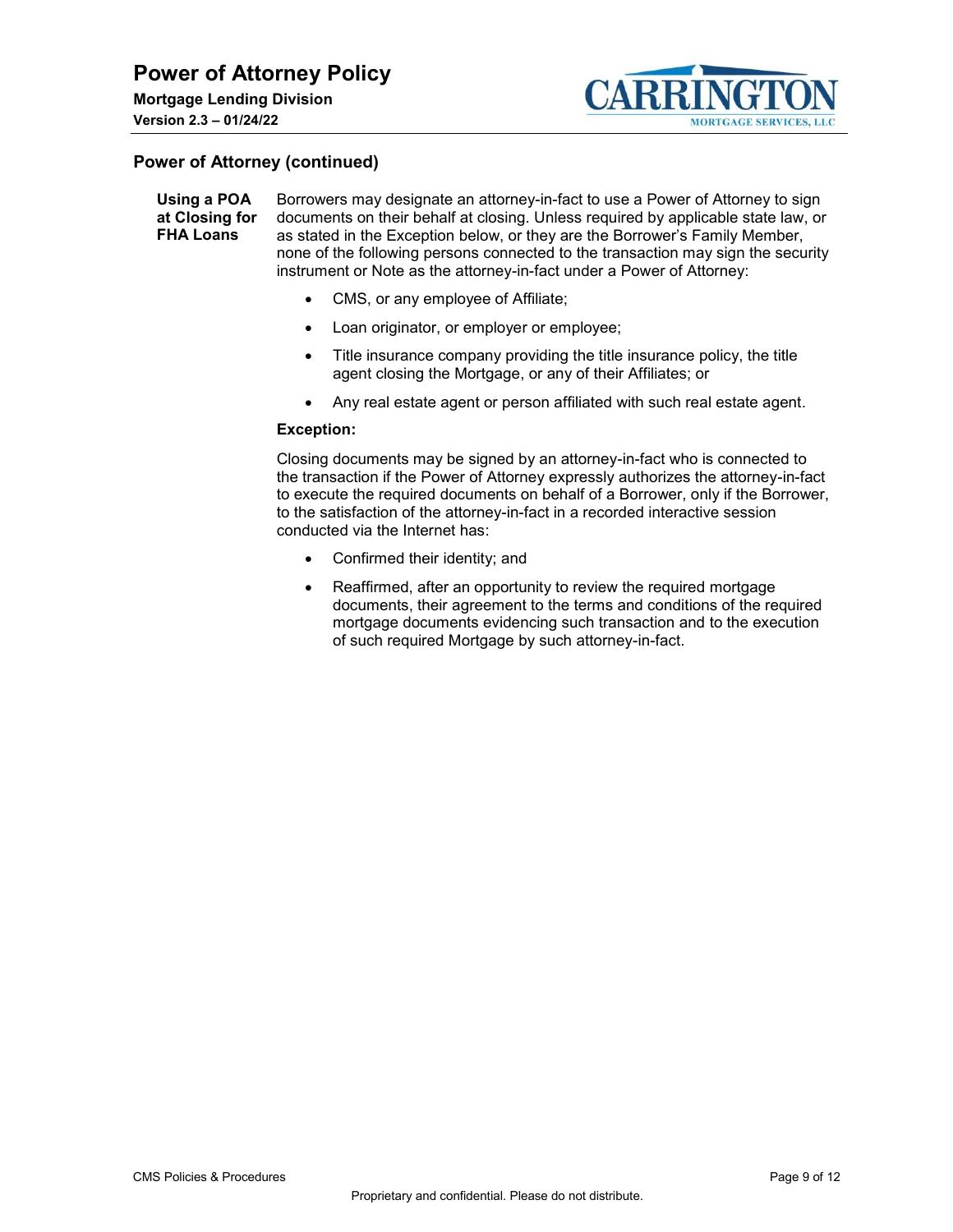

<span id="page-9-0"></span>

| <b>USDA Loans</b> | In addition to the general requirements, Powers of Attorney that meet the      |
|-------------------|--------------------------------------------------------------------------------|
|                   | following criteria may be utilized for loan closing documents on United States |
|                   | Department of Agriculture (USDA) loans:                                        |

- Any specific or general power of attorney must comply with state law, and allow for enforcement of the mortgage note in the jurisdiction.
- The application, Borrowers Authorization, 4506-T, SSN verification, USDA Documents, and Purchase Agreement (if applicable) must be signed by all parties of the loan. A Power of Attorney is not allowed to sign any of the above listed documents.
- The following additional requirements must be satisfied in circumstances involving military personnel or incapacitated borrowers:
	- o For military personnel, a POA may only be used for one of the applications (initial or final), but not both:
		- when the service member is on overseas duty or on an unaccompanied tour;
		- when CMS is unable to obtain the absent Borrower's
		- signature on the application by mail or via fax; and
		- where the attorney-in-fact has specific authority to encumber the Property and to obligate the Borrower. Acceptable evidence includes a durable POA specifically designed to survive incapacity and avoid the need for court proceedings.
	- o For incapacitated Borrowers, a POA may only be used where:
		- a Borrower is incapacitated and unable to sign the mortgage application;
		- the incapacitated individual will occupy the Property to be insured;
		- the attorney-in-fact has specific authority to encumber the Property and to obligate the Borrower. Acceptable evidence includes a durable POA specifically designed to survive incapacity and avoid the need for court proceedings; and
		- the loan file contains documentation evidencing the borrower was of sound mind when the Durable Power of Attorney was executed, but was incapacitated when the initial loan application was signed. If it cannot be demonstrated that the borrower was of sound mind when the Durable Power of Attorney was executed, then a court-ordered conservatorship is required with court approval for the subject transaction.
- The Power of Attorney must be a Special Power of Attorney for Real Estate that is specific to CMS' loan and indicates the property address unless it is a Military Durable Power of Attorney or General Durable Power of Attorney designed to survive incapacity, which does not have to indicate the specific property.
- There must be more than one borrower on the loan and at least one borrower must be present at closing.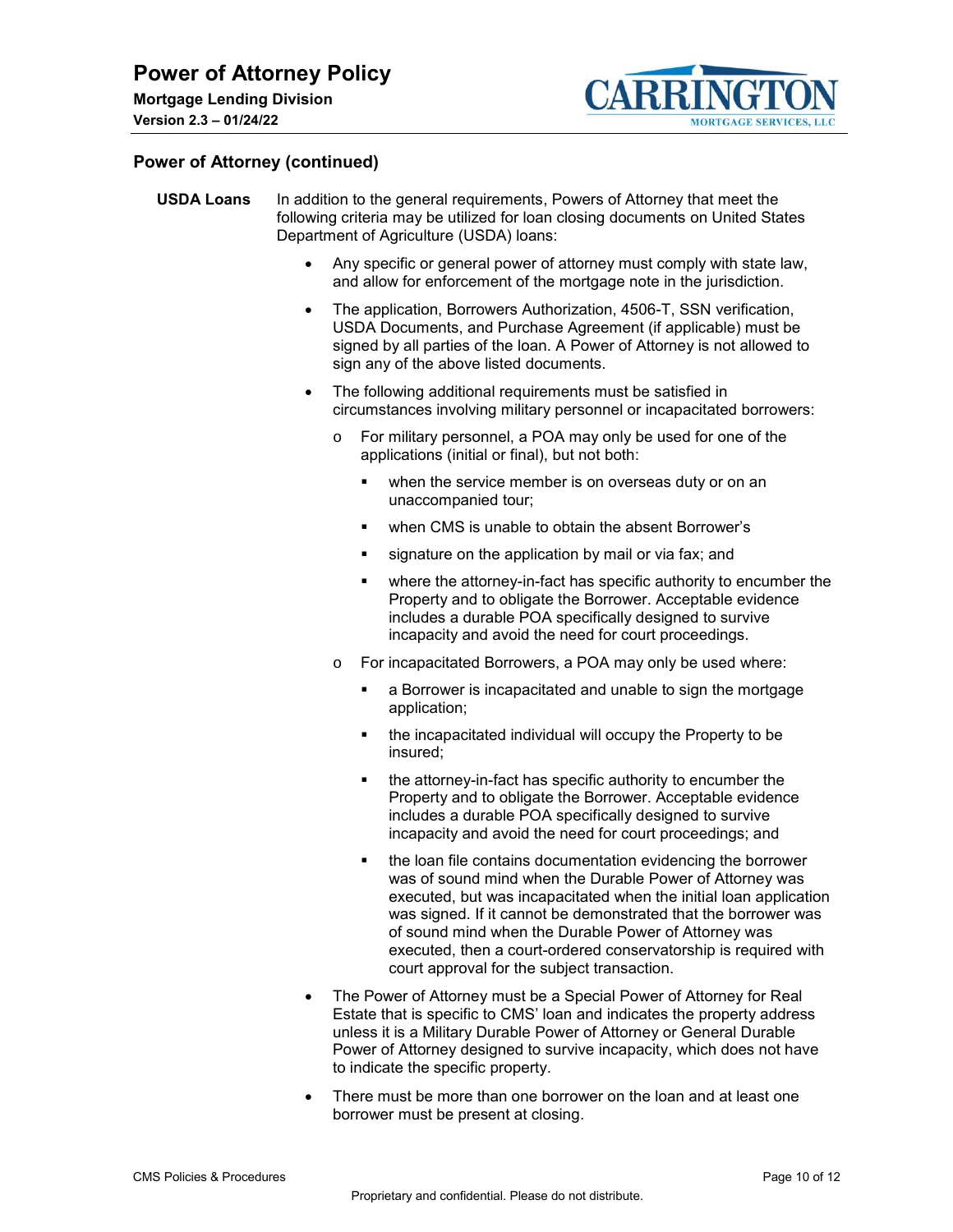

<span id="page-10-0"></span>

| <b>VA Loans</b> | In addition to the general requirements, Powers of Attorney that meet the       |  |  |  |
|-----------------|---------------------------------------------------------------------------------|--|--|--|
|                 | following criteria are acceptable on Department of Veterans Affairs (VA) loans: |  |  |  |

- VA permits the following Powers of Attorney for active-duty military personnel stationed overseas and other veterans who cannot be present at closing:
	- o **General Powers of Attorney** The Veteran must initial the 1003 application and sign the purchase agreement.
	- o **Specific Powers of Attorney** The Veteran does not need to sign the 1003 application, purchase agreement, or any other application documents. The specific Power of Attorney must include all of the following information:
		- **Entitlement** Must state the veteran intends to use all or a specified amount of entitlement.
		- **Loan Purpose** Must state veteran intends to purchase, construct, or refinance.
		- **Property** Must list address and legal description, if available.
		- **Sales Price** Must state the purchase price for the property.
		- **Loan Terms** Must state loan type and term.
		- **Occupancy** Veteran must state he or she intends to meet VA occupancy requirements.
- For incapacitated Borrowers, a POA may only be used where:
	- o a Borrower is incapacitated and unable to sign the mortgage application;
	- o the Veteran using entitlement must occupy the Property to be guaranteed;
	- o the attorney-in-fact has specific authority to encumber the Property and to obligate the Borrower. Acceptable evidence includes a durable POA specifically designed to survive incapacity and avoid the need for court proceedings; and
	- o the loan file contains documentation evidencing the borrower was of sound mind when the Durable Power of Attorney was executed, but was incapacitated when the initial loan application was signed. If it cannot be demonstrated that the borrower was of sound mind when the Durable Power of Attorney was executed, then a court-ordered conservatorship is required with court approval for the subject transaction.

**Note:** If the Veteran is also rated incompetent by the Department of Veterans Affairs, Prior Approval is required from the VA for the subject transaction. If the Veteran is incapacitated, but the VA has not rated the Veteran financially incompetent with a VA-assigned Fiduciary, then Prior Approval is not required.